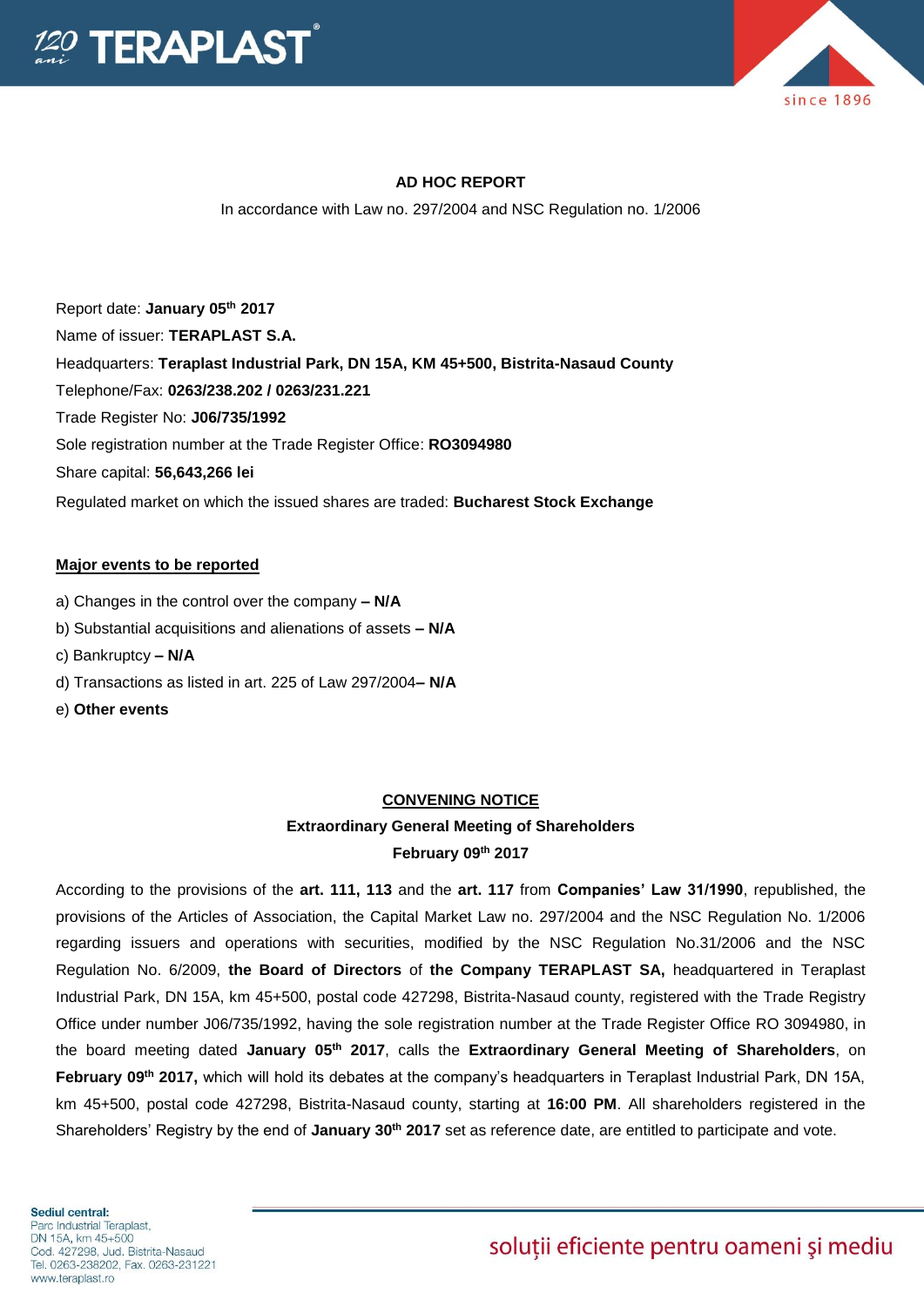### **Extraordinary General Meeting of Shareholders will have the following: AGENDA**

**1.** Approval of investments start in value of LEI 72,000,000, during 2017 financial exercise.

**2.** Empowering the Board of Directors accomplish, in the name of and for the Company, all the actions and steps necessary or useful in order to fulfill those approved at point 1 from the present decision.

In this regard, the Board of Directors shall issue decisions on:

- a. concluding the acquisition contracts/pre-contracts, empowering the persons who will sign in the name of and for the Company the acquisition contracts/pre-contracts, additional acts to the acquisition contracts, and also any documents which are accessories, in connection or which are mentioned in the acquisition contracts, and also to sign any other documents, requests which could be necessary or useful in connection to the accomplish of the investments mentioned in the point 1 of the present.
- b. accessing some bank credits, concluding of some credit/leasing contracts, extending the bank credit/leasing contracts accessed, establishing the warranty structure for the credit/ leasing contracts accessed/extended, empowering the persons who will sign in the name of and for the Company the credit contracts/ leasing contracts /warranty contracts /additional acts to the credit/leasing contracts, as well as any other documents or instruments which are accessory, related to or to which reference is made in the credit/leasing contracts, warranty contracts or any other documents as well as to sign any other application forms, requests which might be necessary or useful regarding the accomplish of the investments mentioned in the point 1 of the present.

**3.** Establishing the registration date which serves to identify the shareholders who will be affected by the decisions adopted by the Extraordinary General Meeting of Shareholders. The date proposed by the Board of Directors is February 28th 2017.

4. Approval of the date February 27<sup>th</sup> 2017 as "ex-date", respectively the date previous to the registration date when the financial instruments, subject of the decision of the corporate bodies, are transacted without the rights resulting from such decision, pursuant to art. 2 letter f) of Regulation No. 6/2009 regarding the exercise of certain rights of the shareholders within the general assemblies of the trading companies, amended and completed by Regulation no. 13/2014 regarding the amendment and completion of certain regulations issued by the Security National Board (herein referred to as **NSC Regulation No. 6/2009**).

**5.** Empowering the Chairman of the Board of Directors, Mr. Dorel Goia to sign for and on behalf of all shareholders present at the assembly, the Decision of the EGMS.

**6.** Empowering the legal adviser, Mrs. Kinga Vaida, identified by ID series XB, No. 370326 and/or Mrs. Diana Bretfelean, identified by ID series X.B. no. 515915, to accomplish all formalities regarding registration of the Decision of EGMS at the Trade Register of Bistrita-Nasaud Law Court and to publish such decision in the Official Gazette of Romania, Part 4.

(1) One or more shareholders representing, individually or together, at least 5% from the company capital, have the right (i) to introduce items on the agenda of the General Meeting of Shareholders, on condition that each item be accompanied by an explanation or a draft decision proposed to be adopted by the General Meeting of Shareholders; (ii) to present decision drafts for the items included or proposed to be included on the agenda of the General Meeting.

Sediul central: Parc Industrial Teraplast, DN 15A, km 45+500 Cod. 427298, Jud. Bistrita-Nasaud Tel. 0263-238202, Fax. 0263-231221 www.teraplast.ro

## soluții eficiente pentru oameni și mediu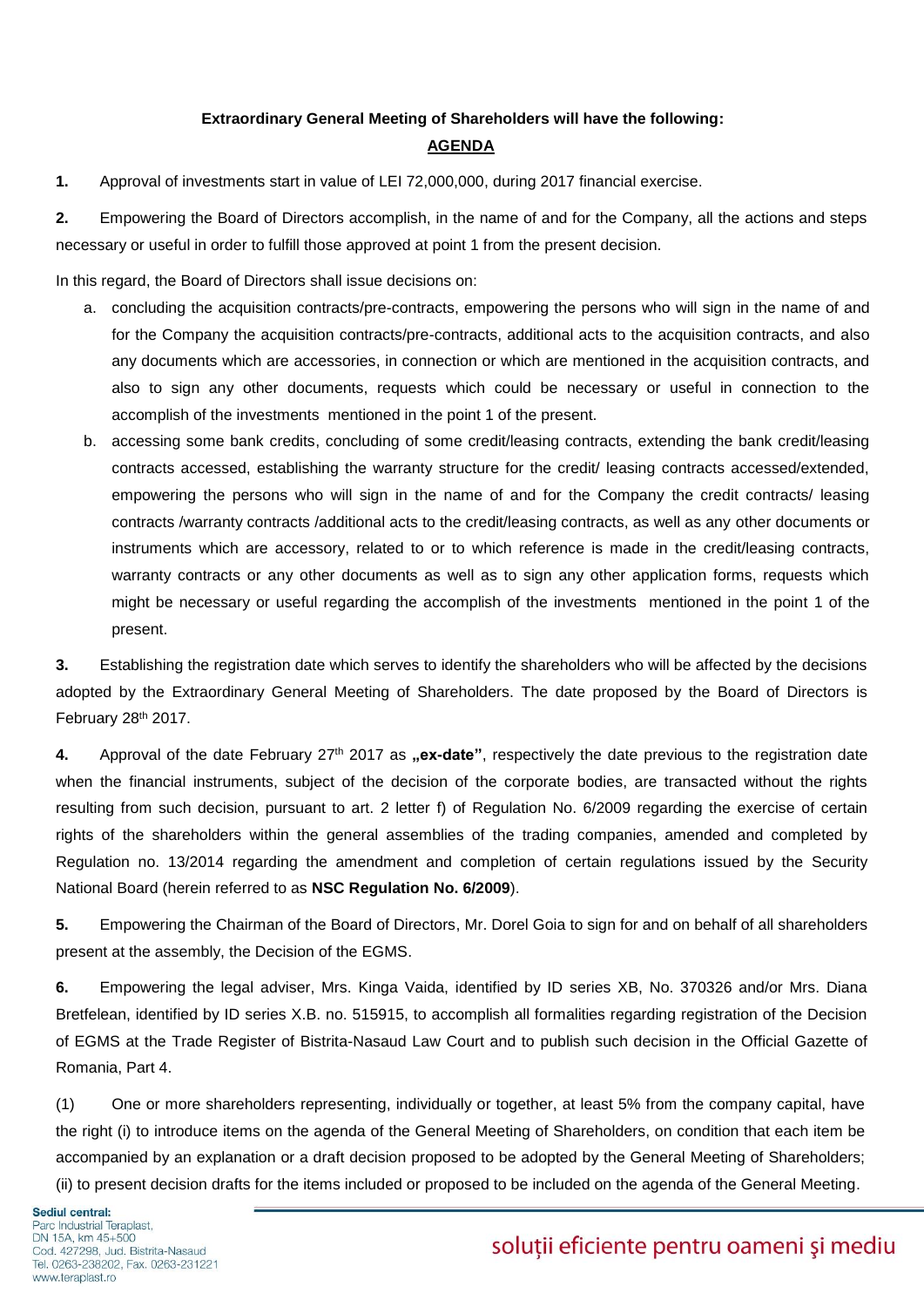(2) The rights stated at paragraph (1) can be exercised only in writing, and the documents will be submitted in a closed envelope at the company's headquarters from Industrial Park Teraplast, DN 15A, km 45+500, postal code 427298, Bistrita-Nasaud county, respectively sent by any post form or fast delivery with receipt, by clearly mentioning on the envelope in capital letters "FOR GENERAL MEETING OF SHAREHOLDERS from 09/10.02.2017" or sent by courier or by electronic means with the extended electronic signature attached, according to Low no. 455/2001 regarding electronic signature, to the e-mail address, [secretariatCA@teraplast.ro,](mailto:secretariatCA@teraplast.ro) mentioning to the subject "FOR GENERAL MEETING OF SHAREHOLDERS from 09/10.02.2017".

(3) The shareholders can exercise their rights stated at paragraph (1) letter (i) and (ii) within 15 days from the date of publishing the present convocation letter, respectively by **January 25th 2017 at the latest.** Each shareholder has the right to ask questions on the items from the agenda of the General Meeting of Shareholders, and the company will answer the questions asked by the shareholders during the Meeting. The questions will be submitted in a closed envelope at the company's headquarters from Teraplast Industrial Park, DN 15A, km 45+500, postal code 427298, Bistrita-Nasaud county, respectively sent by any post form or fast delivery with receipt, by clearly mentioning on the envelope in capital letters "FOR GENERAL MEETING OF SHAREHOLDERS from 09/10.02.2017" or sent by courier or by electronic means with the extended electronic signature attached, according to Low no. 455/2001 regarding electronic signature to the e-mail address, [secretariatCA@teraplast.ro,](mailto:secretariatCA@teraplast.ro) mentioning to the subject "FOR GENERAL MEETING OF SHAREHOLDERS from 09/10.02.2017", by **February 08th 2017** inclusive.

*The shareholders* can participate in person or they can be represented in the General Meeting of Shareholders either by their legal representatives or by other representatives who were given a special power of attorney, according to the conditions of the art. 243 from the Law no. 297/2004 on the capital market. The shareholders' access is allowed with the simple proof of their identity, with their ID - for the individual shareholders or in the case of legal entities and legal representatives of the individual shareholders - with a special proxy given to the individual who represents them.

Shareholders may grant a proxy (power of attorney) generally valid for a period not exceeding three years, allowing the designated representative to vote on all issues under discussion in the general meetings of shareholders of the Company, provided that the proxy (power of attorney) to be given by the shareholder, as a client, to an intermediary, defined in Art. 2 para. (1) Section 14 of Capital Market Law no. 297/2004 or to a lawyer.

*Shareholders* may not be represented in the general meeting of the shareholders on the basis of a general power of attorney, by a person who is in a situation of conflict of interest, in accordance with Art. 243 paragraph 6 ind. 4 of Law no. 297/2004 regarding the capital market, text introduced by GEO no. 90/2004 amending and supplementing Law no. 297/2004 on the capital market.

*General Proxies (powers of attorney*) shall be submitted to the Company at least 48 hours before the general meeting, until **February 07th 2017**, 16:00 o'clock, in copies, and should include statements of compliance with the original, under the representative's signature. General proxies can also be sent by e-mail with extended electronic signature incorporated, according to the Low no. 455/2001 regarding electronic signature, to the e-mail address, [secretariatCA@teraplast.ro,](mailto:secretariatCA@teraplast.ro) mentioning to the subject "FOR GENERAL MEETING OF SHAREHOLDERS from 09/10.02.2017".

The quality of shareholder and in the case of legal persons or entities without legal personality, the quality of legal *representative* is stated based on the list of shareholders of the Company from the date of reference, received from

Sediul central: Parc Industrial Teraplast, DN 15A, km 45+500 Cod. 427298, Jud. Bistrita-Nasaud Tel. 0263-238202, Fax. 0263-231221 www.teraplast.ro

# soluții eficiente pentru oameni și mediu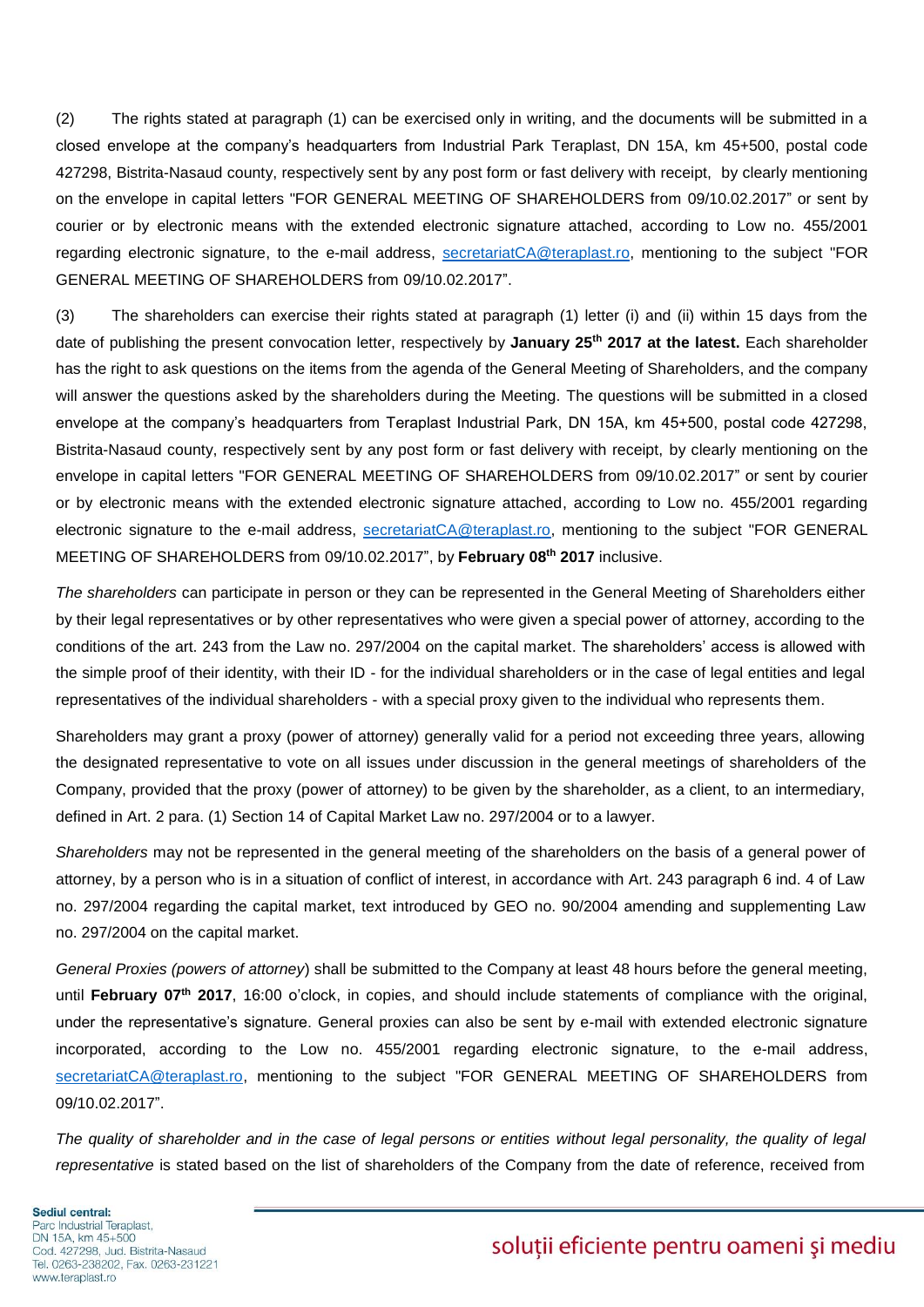the Central Depository, or, in the case of different dates of the reference date/registration date, based on the following documents which will be presented to the issuer by the shareholder, issued by the Central Depositary or by the participants defined at the art. 168, alin. (1) letter b) of the law no. 297/2004, with the subsequent modifications and completions.

a) Statement of account from which to appear the quality of shareholder and the number of owned share;

b) Documents to prove the enlistment to the central depositary of the information regarding the legal representative;

Documents certifying the quality of a legal representative elaborated in a foreign language other than English must be accompanied by a translation made by a certified translator, into Romanian or English.

The above requirements apply correspondingly also to prove the quality of a legal representative of the shareholder who proposes the introduction of new points on the agenda of the general meeting of shareholders or who asks the issuer questions regarding points from the agenda of the general meeting of shareholders.

According to art. 14 paragraph 4) of NSC Regulation No. 6/2009, a shareholder may appoint only one person to represent him at a certain general meeting. However, if a shareholder holds shares of a company in several securities accounts, this restriction will not prevent him to appoint a separate representative for the shares held in each securities account with respect to a certain general meeting. This provision will not affect the provisions of par. (5) art. 14 of NSC Regulation no. 6/2009.

According to art. 14 paragraph 4, clause. 1 of NSC Regulation No. 6/2009, a shareholder may appoint by power of attorney one or more alternate representatives to assure representation in the general meeting, if the representative appointed under par. (4) is unable to fulfill its mandate. If the power of attorney designates several alternate representative will be determine the order in which they exercise their mandate.

The shareholders can also vote the items from the agenda by mail, the voting form, filled in and signed accordingly, shall be sent in a closed envelope to the company's headquarters from Teraplast Industrial Park DN 15A, km 45+500, postal code 427298, Bistrita-Nasaud county, until **February 07th 2017** by 16:00 PM, by clearly mentioning on the envelope in capital letters "FOR GENERAL MEETING OF SHAREHOLDERS from 09/10.02.2017". The voting forms can also be sent by e-mail with extended electronic signature incorporated, according to the Low no. 455/2001 regarding electronic signature, to the e-mail address, [secretariatCA@teraplast.ro,](mailto:secretariatCA@teraplast.ro) mentioning to the subject "FOR GENERAL MEETING OF SHAREHOLDERS from 09/10.02.2017".

The vote by correspondence can be expressed by the representative only in the situation in which he received from the shareholder he represents a special/general proxy which will be deposited to the issuer in accordance with art. 243 alin. (63) of the Capital Market Law no. 297/2004, with the subsequent modifications and completions.

The special power of attorney forms which will be used for the vote by representation, as well as the forms used for the vote by mail will be made available to the shareholders both in Romanian and in English, at the company's headquarters from Teraplast Industrial Park, DN 15A, km 45+500, postal code 427298, during working days, between **08.00 – 16.30** and on the company's webpage: [www.teraplast.ro,](http://www.teraplast.ro/) Category «Investors», Section «General Meeting of Shareholders», starting with **January 09th 2017.**

The special power of attorney forms and the voting bulletins by correspondence shall be submitted in original, either in Romanian, or English at the company's headquarters from Teraplast Industrial Park, DN 15A, km 45+500, postal code

# soluții eficiente pentru oameni și mediu